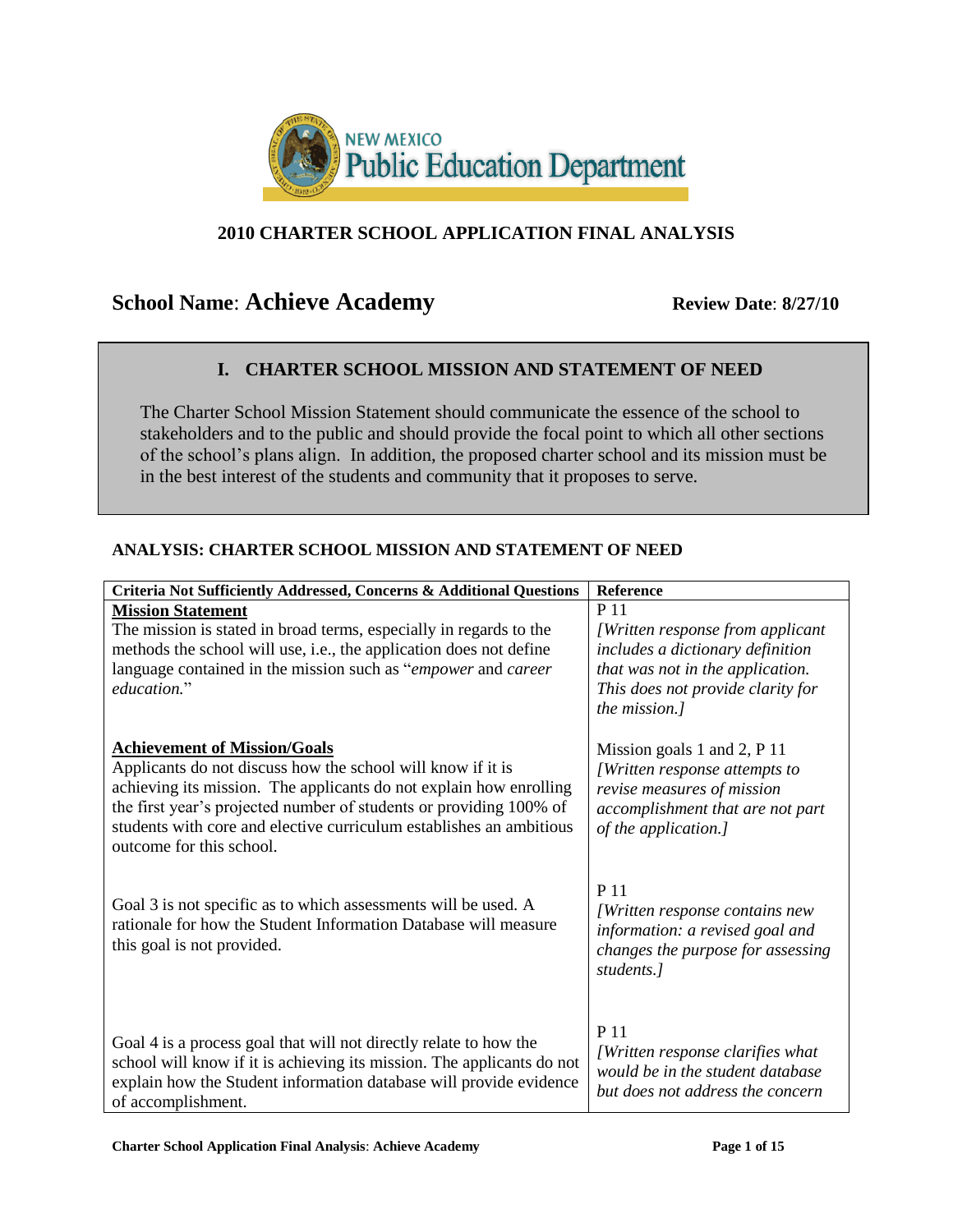|                                                                                                                                                                          | for evidence of accomplishment.]                                                                           |
|--------------------------------------------------------------------------------------------------------------------------------------------------------------------------|------------------------------------------------------------------------------------------------------------|
| Goal 6 is not specific in regards to what is meant by "integrated"<br><i>classroom.</i> " The application used the terms "integrate" and<br>"inclusion" interchangeably. | P 11<br><i>[Written response explains]</i><br>applicant's intent for the use of<br>those terms.]           |
| Assuming goals 4 and 5 will be assessed on a yearly basis, the<br>following goals are not time-specific: 2, 3 and 6.                                                     | P 11<br>[ <i>The date(s) of goal</i><br>accomplishment is not clarified in<br>the written response to this |
| <b>Explanation of Need</b>                                                                                                                                               | concern.]                                                                                                  |
| The application describes the need for at-risk students with<br>disabilities to receive career education in a work environment as an                                     |                                                                                                            |
| alternative to dropping-out; however, it fails to describe what about                                                                                                    | Pp. 12-14<br>[Applicants provide an explanation                                                            |
| the traditional school environment leads to drop-outs, unsuccessful                                                                                                      | that was not part of the                                                                                   |
| transitions and how the proposed school specifically addresses these                                                                                                     | <i>application.]</i>                                                                                       |
| needs.                                                                                                                                                                   |                                                                                                            |

## **II. EDUCATIONAL PLAN**

The educational plan should describe who the school expects to serve; what the students will achieve; how they will achieve it; and how the school will evaluate performance. It should provide a clear picture of what a student who attends the school will experience in terms of educational climate, structure, materials, schedule, assessment and outcomes.

## **ANALYSIS: CURRICULUM FRAMEWORK**

| Criteria Not Sufficiently Addressed, Concerns & Additional Questions                                                                                                                                                                                                                                                                                                                                                                                                                                                                                                                                                             | <b>Reference</b>                                                                                                                                                                             |
|----------------------------------------------------------------------------------------------------------------------------------------------------------------------------------------------------------------------------------------------------------------------------------------------------------------------------------------------------------------------------------------------------------------------------------------------------------------------------------------------------------------------------------------------------------------------------------------------------------------------------------|----------------------------------------------------------------------------------------------------------------------------------------------------------------------------------------------|
| <b>Philosophy and Approach to Instruction</b>                                                                                                                                                                                                                                                                                                                                                                                                                                                                                                                                                                                    |                                                                                                                                                                                              |
| The applicants summarize research to support the Outcomes Based<br>Educational (OBE) approach, but fall short in providing a proper citing<br>of the studies thus making the references incomplete.                                                                                                                                                                                                                                                                                                                                                                                                                              | see Bibliography in Appendix<br>E and P. 19<br>[Written response confirms the<br>omitted reference.]                                                                                         |
| Throughout the application, the terms " <i>inclusion</i> " and " <i>integrated</i> " are<br>used interchangeably but are not defined. There is no description of<br>what the integrated classroom looks like and how the integrated<br>classroom will address individual needs. The application fails to make a<br>connection between the needs identified in the IEP and the support that<br>will be provided in the integrated classroom. It may be possible for all<br>of the students needs to be met in this type of setting. However, it is not<br>possible to determine if the setting is appropriate since the applicant | throughout the application<br><i>[Written response provides a</i><br>textbook definition and<br>applicant's use of those terms,<br>but does not address the<br>concern for how the applicant |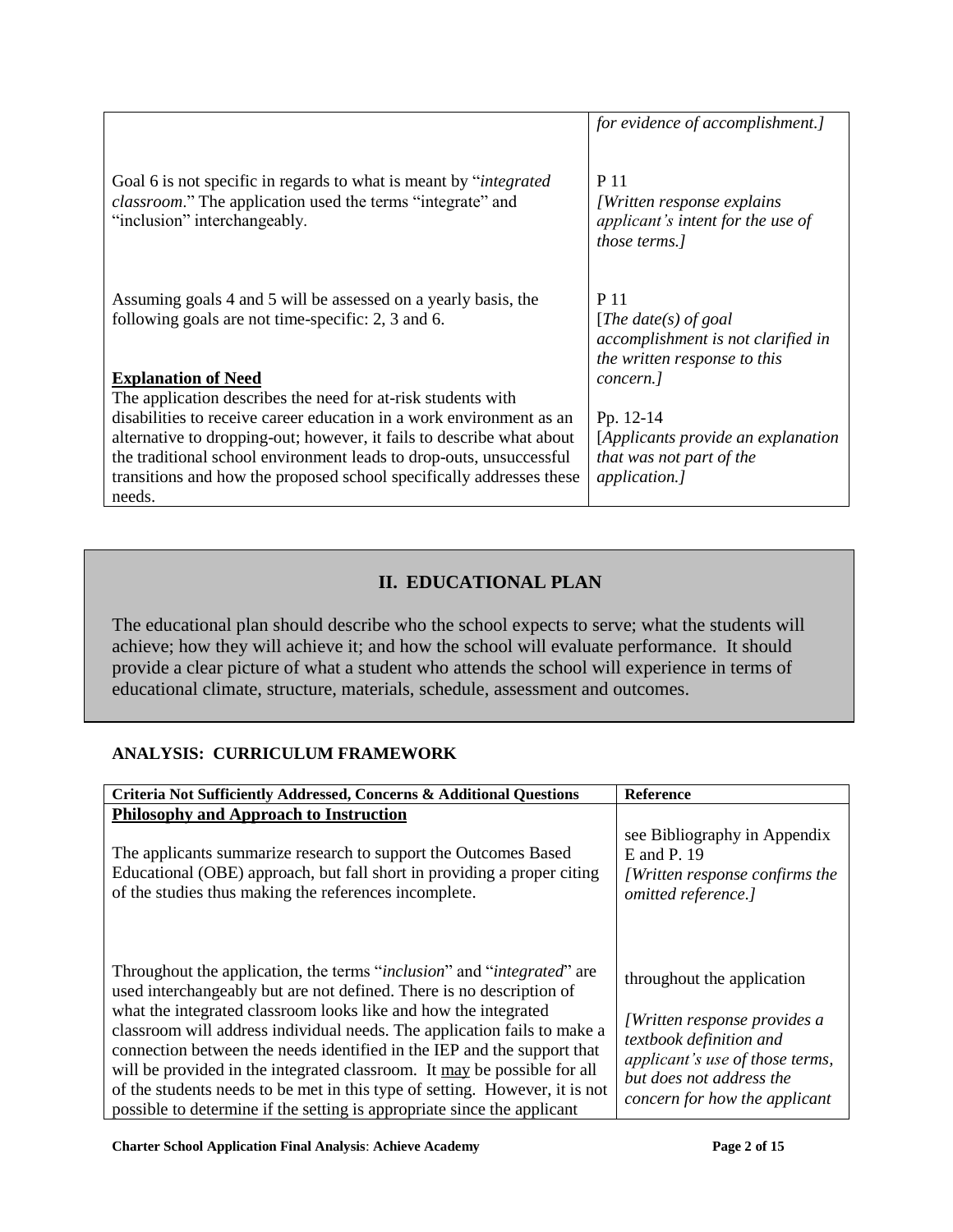| fails to describe this setting or the vocational setting and the manner in<br>which the needs will be met.                                      | fails to describe this setting or<br>the vocational setting and the<br>manner in which the needs will<br>be met.]            |
|-------------------------------------------------------------------------------------------------------------------------------------------------|------------------------------------------------------------------------------------------------------------------------------|
| The application makes the assumption that all special education                                                                                 | Pp. 15-16                                                                                                                    |
| students learn best in an inclusion setting. Predetermining the Least                                                                           | [Written response does not                                                                                                   |
| Restrictive Environment—rather than leaving that decision to the IEP                                                                            | clarify how the school will                                                                                                  |
| team—puts the school at risk of not providing the appropriate education                                                                         | determine and place students                                                                                                 |
| to the very students they hope to attract.                                                                                                      | in an LRE.]                                                                                                                  |
| Applicants fail to explain how the school's approach to instruction of                                                                          | Pp. 16-18                                                                                                                    |
| the core curriculum solely through the use of an online courseware                                                                              | [Written response does not                                                                                                   |
| (E2020) is likely to result in improved educational performance of                                                                              | clarify how students who do                                                                                                  |
| students when many of the students are likely to need curriculum at a                                                                           | not have the skills to access the                                                                                            |
| lower level or may not be able to work independently. No other core                                                                             | online curriculum will be                                                                                                    |
| curriculum was identified.                                                                                                                      | accommodated.]                                                                                                               |
| <b>Description of the Curriculum</b>                                                                                                            | [Written response contains                                                                                                   |
| Applicants do not provide a detailed description of the E2020                                                                                   | new information that was not                                                                                                 |
| curriculum with a scope and sequence.                                                                                                           | included in the application.]                                                                                                |
| The application states that "the full curriculum is provided in the<br>appendices of this proposal" however it was not.                         | P 30<br>[Applicants response includes<br>additional information about<br>E2020 that was not included in<br>the application.] |
| How the Life Centered Career Education (LCCE) curriculum will be                                                                                | Pp. 23-24                                                                                                                    |
| utilized is not clear. On page 23, the application suggests that LCCE is                                                                        | [The written response does not                                                                                               |
| the Career Education curriculum, then on page 24 it states that LCCE                                                                            | clarify how the LCCE                                                                                                         |
| "will be used as a reference for teaching various competencies."                                                                                | curriculum will be utilized.]                                                                                                |
| A detailed description and scope and sequence of the Career Education<br>Curriculum (or a specific plan for developing it) are not articulated. | P 26<br>[Applicant provides new<br>information about the LCCE<br>curriculum that was not                                     |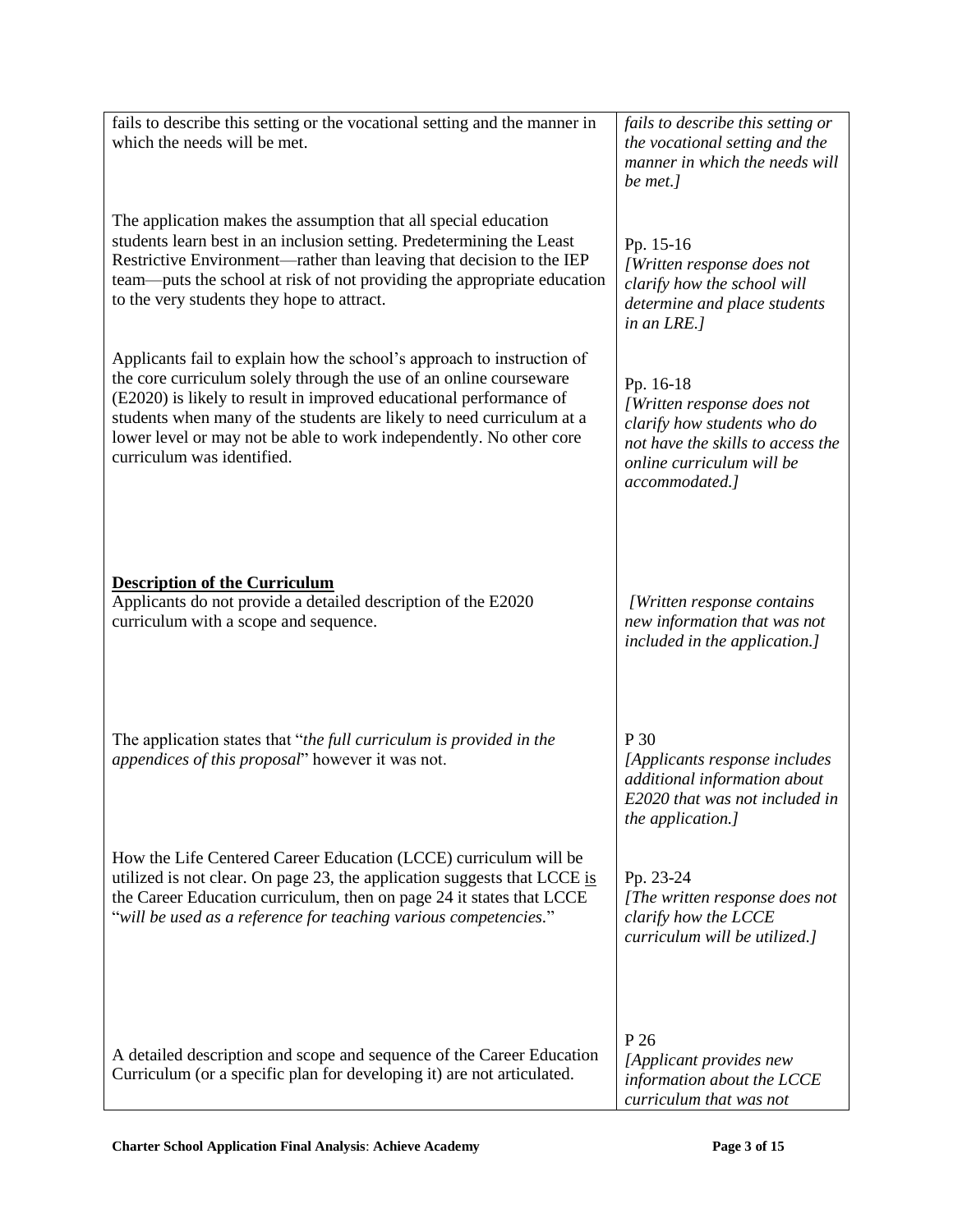Application states that "*the family may contribute to every competency in the LCCE curriculum*" but does not describe what that means or how that will occur. Provisions for supporting the parents in that role are not evident.

Other curricular approaches stated on page 27 include "*character*" *counts, yoga, dance, music, art…and Center for Self-Advocacy training modules*" however the application does not expand on how these represent a different approach to instruction, how they fit in, nor how the actual curriculum would be written, implemented, and/or assessed with regards to alignment to the standards.

## **Alignment with NM Standards**

This section does not describe an alignment document of the selected curriculum or a process that will be used to align the proposed/developed curriculum with New Mexico Content Standards and Benchmarks and Performance Standards.

## **Strategies and Methods**

The application fails to provide an explanation of how the core curriculum (E2020) will meet the needs of all students, particularly since the school plans to purchase the curriculum at the  $6<sup>th</sup>$  grade level. The applicant failed to present a core curriculum for students whose skills fall below the  $6<sup>th</sup>$  grade level.

Though applicants anticipate students graduating from AA via the Ability Program of Study (p 28) it does not provide specific detail about the strategies and methods for developing or implementing the functional curriculum coursework. The applicant does not explain how the 24 hours of course credit will be obtained by the students whose graduation is dependent on the "functional coursework."

The application correctly states that students graduating via the Career Readiness Program of Study need to achieve competency in all areas of the Employability and Career Development Standards and Benchmarks ( p28), however, the explanation of the school's career readiness curriculum addresses only two of the ten required standards (p 36-37). There is no rationalization of why only two are addressed or how the other eight will be dealt with.

*included in the application.]*

## P 27

*[Written response does not clarify parent role or the support for their role in contributing to the curriculum.]*

## P 28

*[Written response does not clarify how these additional curricular pieces fit in or how the actual curriculum would be written, implemented, and/or assessed with regards to alignment to the standards.]*

*[The applicant deso not address the absence of the description of the alignment process in their response.]*

*[The written response did not address the curriculum for students whose skills fall below the 6th grade level.]*

# P 28

*[Written response does not satisfy concern for how the school will develop and implement the functional curriculum coursework.]*

Pp. 36-37 *[Written response does not clarify how the other 8 career readiness standards will be addressed.]*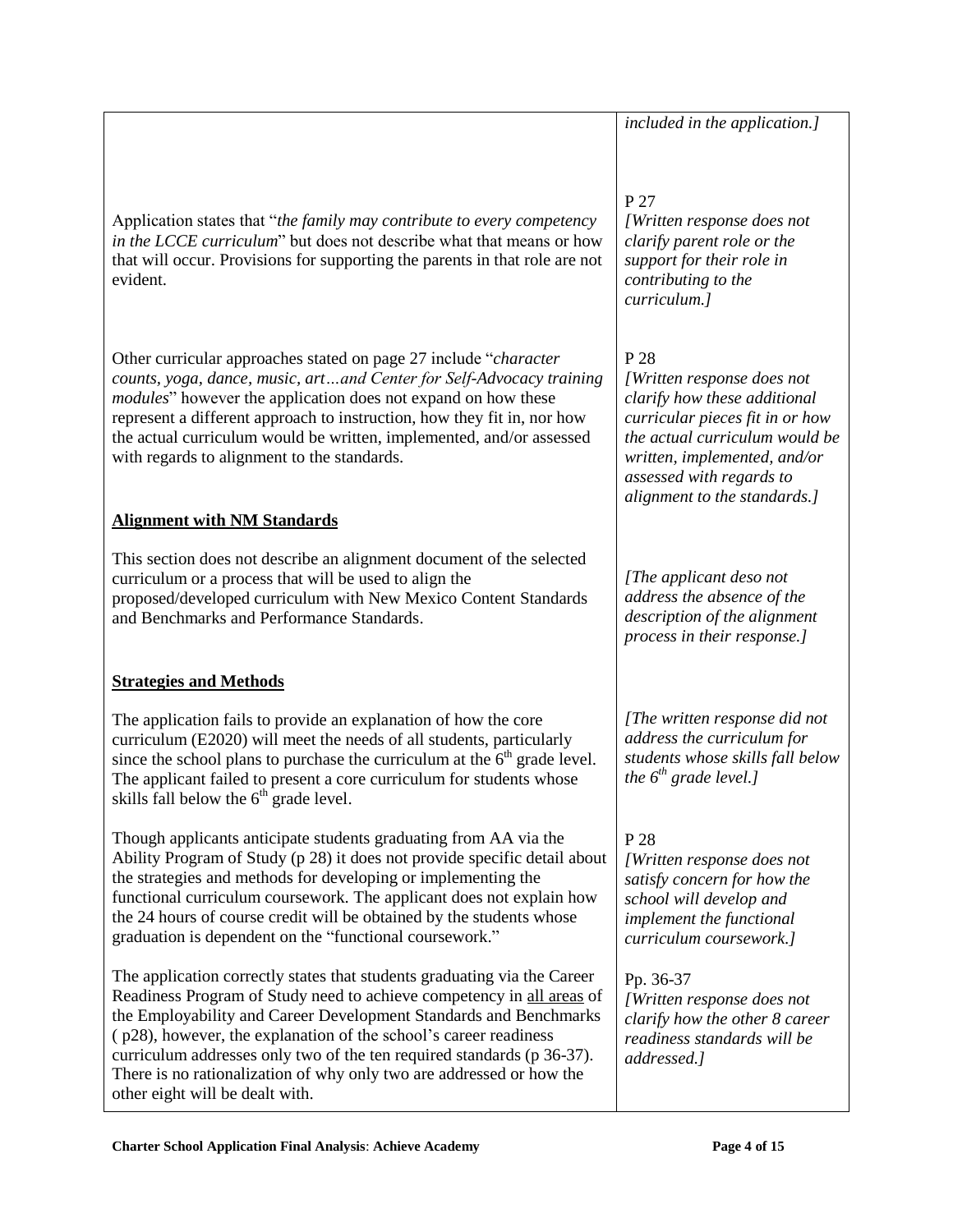|                                                                                | P 39                                      |
|--------------------------------------------------------------------------------|-------------------------------------------|
| The discussion of professional development makes the assumption that           | [Written response does not                |
| "AA staff would come with a plethora of information around teaching            | satisfy concern for teacher               |
| and learning with a variety of instructional strategies and methods for        | professional development.]                |
| <i>the school</i> " (P 39), and does not elaborate on how the school would     |                                           |
| support teachers with professional development to implement the online         |                                           |
| courseware within a special education setting.                                 |                                           |
|                                                                                | P 39                                      |
| There is no explanation of which organizations the following statement         | <i>[Written response clarifies this</i> ] |
| is referring to: "The sharing of disciplines and prior experiences will        | statement.                                |
| assist staff from both organizations in implementing the functional            |                                           |
| outcomes based curriculum that AA is endorsing." [Emphasis added]              |                                           |
|                                                                                | P 40                                      |
| The application states that staff orientation " <i>may include</i> an overview | <i>[Written response does not</i> ]       |
| of LCCE curriculum" but does not explain how an overview is                    | clarify how staff will be able to         |
| sufficient information for staff to utilize the curriculum.                    | utilize the curriculum with               |
|                                                                                | limited information.]                     |

## **ANALYSIS: EDUCATIONAL PROGRAM**

| Criteria Not Sufficiently Addressed, Concerns & Additional Questions                                                                                                                                                                                                                                | <b>Reference</b>                                                                          |
|-----------------------------------------------------------------------------------------------------------------------------------------------------------------------------------------------------------------------------------------------------------------------------------------------------|-------------------------------------------------------------------------------------------|
| <b>Length of School Day and School Year</b><br>Applicants provide contradictory information about the number of<br>instructional hours students will receive. Though six hours are stated,<br>the proposed schedule $(8-3)$ is actually 7 hours. No explanation for the<br>discrepancy is provided. | P 41<br><i>[Written response clarifies the</i><br>concern.]                               |
| <b>Grade Levels, Class Size and Projected Enrollment</b><br>Applicants fail to provide a rationale for phasing-in the full enrollment<br>and for having only thirty students in the first year of school.                                                                                           | P 42<br>[Applicant provides an<br>explanation that was not part<br>of the application.]   |
| <b>Graduation Requirements (if applicable)</b><br>Applicants provide a chart with the total number of graduation credits<br>(for the standard graduation pathway) that is miscalculated. The totals<br>on page 43 should be twenty-four rather than thirteen.                                       | P 43<br>[Written response confirms the<br>mistake.]                                       |
| The application does not explain the graduation requirements for<br>students graduating via the career readiness or ability program of study.                                                                                                                                                       | [Written response does not<br>provide an explanation for the<br>graduation requirements.] |

## **ANALYSIS: STUDENT PERFORMANCE EXPECTATIONS**

| Criteria Not Sufficiently Addressed, Concerns & Additional Questions | Reference   |
|----------------------------------------------------------------------|-------------|
| <b>Student-centered SMART Goals</b>                                  |             |
|                                                                      | $Pp. 44-45$ |
| The student performance expectations are not written as SMART goals  |             |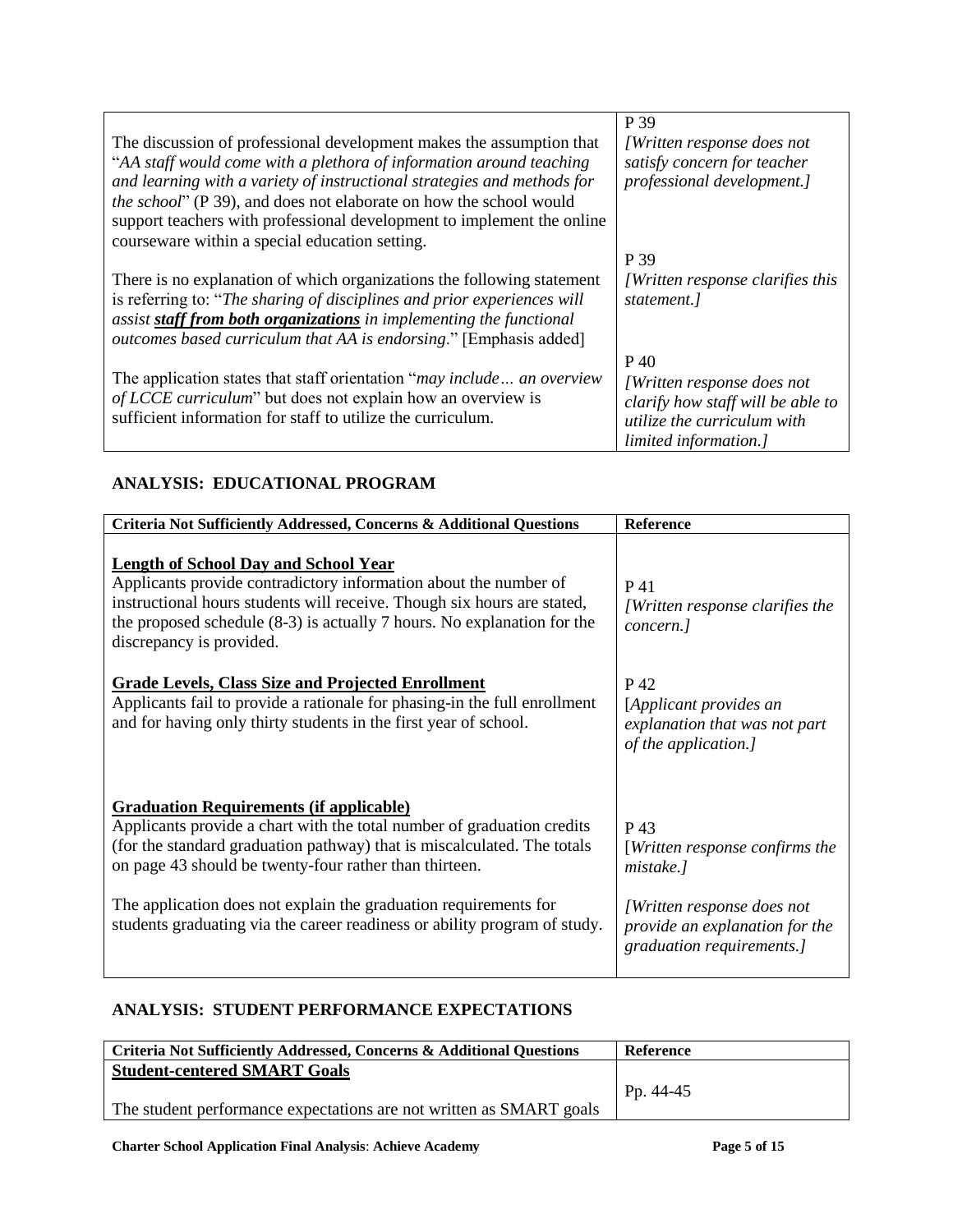| and are lacking specificity, especially with regard to measures and<br>timeline for achievement.                                                                                                                                                                                                                                                                                                                                  | [Written response completely<br>revises goals, introducing new<br>information not contained in<br>the application.] |
|-----------------------------------------------------------------------------------------------------------------------------------------------------------------------------------------------------------------------------------------------------------------------------------------------------------------------------------------------------------------------------------------------------------------------------------|---------------------------------------------------------------------------------------------------------------------|
| Student Performance Goal #2 is the same as Organizational Goal #3. It<br>is non-specific and lacks clearly defined quantitative student<br>performance expectations.                                                                                                                                                                                                                                                              | P 45<br>[Written response revises this<br>goal, but does not satisfy the<br>concern for a lack of clarity.]         |
| Goals 2 and 3 are not student-centered; the percentage of students that<br>have a career assessment or an Individual Career Plan (ICP) completed<br>is dependent upon the school staff whose responsibilities are to ensure<br>they are in place. The application also states that the student<br>information system will be used to measure student achievement of<br>these goals, but it does not explain how that is possible. | P 45<br>[Written response contradicts]<br>the response to the concern for<br>student performance goal #2<br>above.] |
| Applicants do not provide information about, or a definition of, the<br>"Exit Plan" referenced in Goal 3.                                                                                                                                                                                                                                                                                                                         | P 45<br>[Written response does not<br>clarify the "Exit Plan."]                                                     |
| <b>Alignment</b><br>The applicant failed to explain how Goal 1 aligns to the school's<br>mission and is not just a statement of following federal requirements.                                                                                                                                                                                                                                                                   | P 44<br>[Written response does not<br>provide clarification of<br>alignment.]                                       |

## **ANALYSIS: PLAN FOR EVALUATING STUDENT PERFORMANCE**

| Criteria Not Sufficiently Addressed, Concerns & Additional Questions                                                                                                                                                                                                                                                                                                                                                                    | Reference                                                                                                               |
|-----------------------------------------------------------------------------------------------------------------------------------------------------------------------------------------------------------------------------------------------------------------------------------------------------------------------------------------------------------------------------------------------------------------------------------------|-------------------------------------------------------------------------------------------------------------------------|
| <b>Types of Assessments</b><br>Applicants present the New Mexico-required assessments but<br>apparently are unaware of changes to the New Mexico High School<br>Competency Exam format and the grades tested through the NMSBA.                                                                                                                                                                                                         | Pp. 45-46<br>[Written response confirms the<br>mistake.]                                                                |
| Although the applicants describe that NWEA-MAPS will be<br>administered 3-4 times per year, the plan for using this assessment lacks<br>meaningful detail. The application does not discuss which populations<br>would be administered the short-cycle assessments or how the data will<br>be used.                                                                                                                                     | P 47<br><i>[Written response provides]</i><br>new information.]                                                         |
| The applicant fails to discuss a plan for how the school will use<br>alternate assessments for some populations. Though other means of<br>tracking student progress in the career education program is introduced<br>in another part of the application (e.g., the Vocational Training and<br>Performance Profile is briefly mentioned on P 31) significant detail<br>about the use of this and other alternate assessments is missing. | [Applicant provides new<br>information about tracking<br>student progress that was not<br>included in the application.] |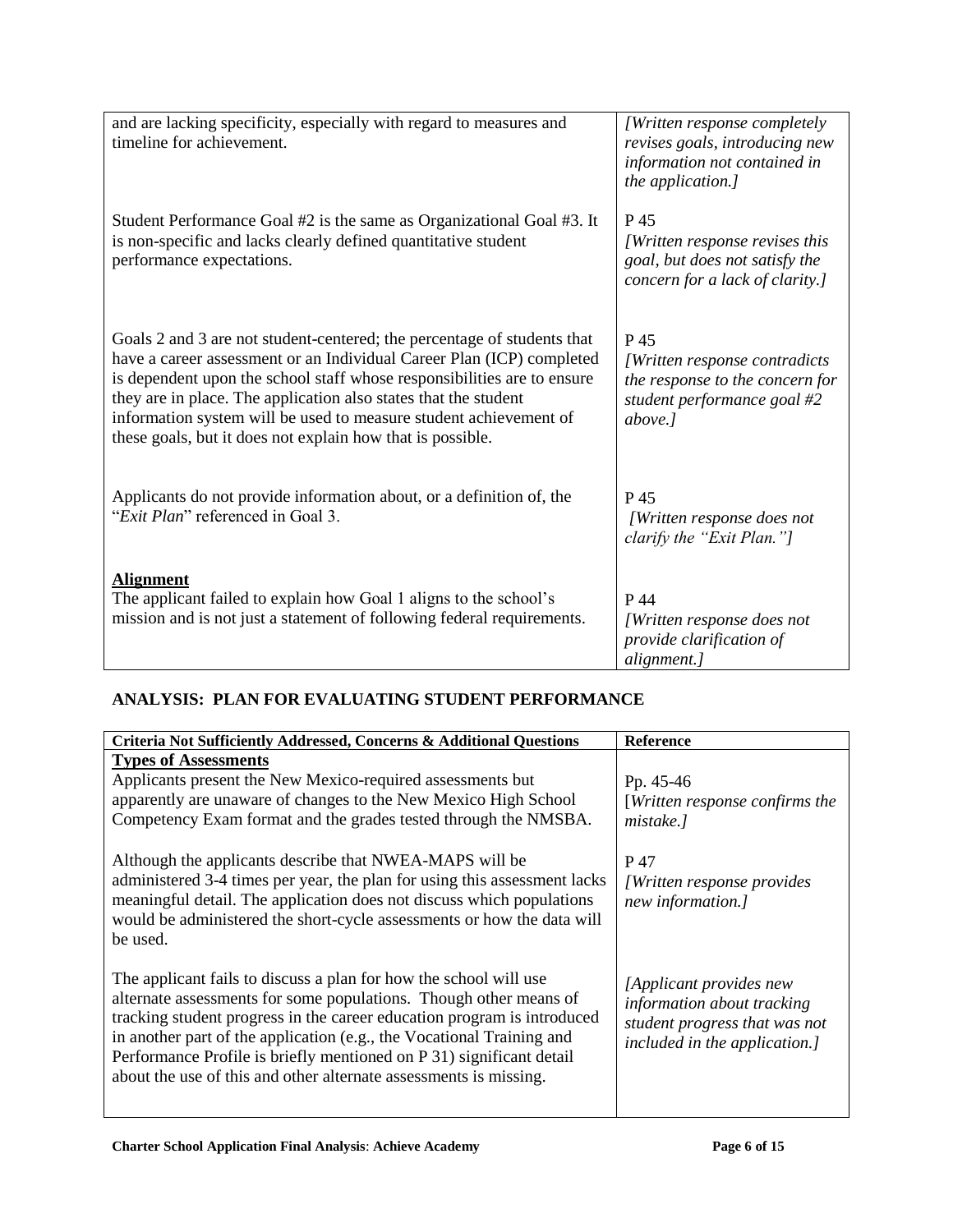| <b>Timeline for Achievement</b><br>Applicants intend for students to be tested with the short cycle<br>assessment only in grades 9 and 11 while the state requires students to<br>be tested in tenth grade as well. 22-2C-4.1 NMSA 1978 6.19.7.8<br><b>NMAC</b>                                                                                                                                                                     | P 47<br>[Written response confirms<br>the mistake.]                                                                              |
|-------------------------------------------------------------------------------------------------------------------------------------------------------------------------------------------------------------------------------------------------------------------------------------------------------------------------------------------------------------------------------------------------------------------------------------|----------------------------------------------------------------------------------------------------------------------------------|
| <b>Corrective Action</b><br>The response to this prompt suggests the school would have both a<br>leadership team and an analytical team as part of the procedures for<br>collecting, analyzing, and communicating school and student data to<br>school staff and conducting and presenting the results of a needs<br>assessment, however, nowhere in the application is the definition or<br>composition of these teams discussed.  | P 48<br>[Written response clarifies]<br>team composition.]                                                                       |
| <b>Remediation</b><br>The remediation response describes the development of an Academic<br>Improvement Plan (AIP) for students not meeting standards. It is not<br>clear in the description, however, how this remediation plan will be<br>utilized with both general education and special education students. As<br>it is stated, there is the potential for special education students to<br>maintain an IEP, an ICP and an AIP. | Pp. 48-49<br>[Written response clarifies the<br>intent to use an AIP with both<br>Special Ed and general<br>education students.] |
| <b>Additional Assessments</b><br>The response does not differentiate assessments for students in the<br>Career Readiness and Ability Pathways. The application makes no<br>mention of the required Statewide College and Workplace Readiness<br>Assessments requirements in alignment with 22-2C-4.1B NMSA 1978.                                                                                                                    | P 49<br>[Written response provides]<br>new information.]                                                                         |
| <b>Documentation and Reporting</b><br>The application does not elaborate on how the parent teacher<br>conferences will be structured and/or scheduled.                                                                                                                                                                                                                                                                              | P 49<br>[Written response provides<br>new information.]                                                                          |

## **ANALYSIS: SPECIAL POPULATIONS**

| [Written response does not |
|----------------------------|
|                            |
|                            |
|                            |
|                            |
| [Written response does not |
| clarify the arrangement.]  |
|                            |
|                            |
|                            |
|                            |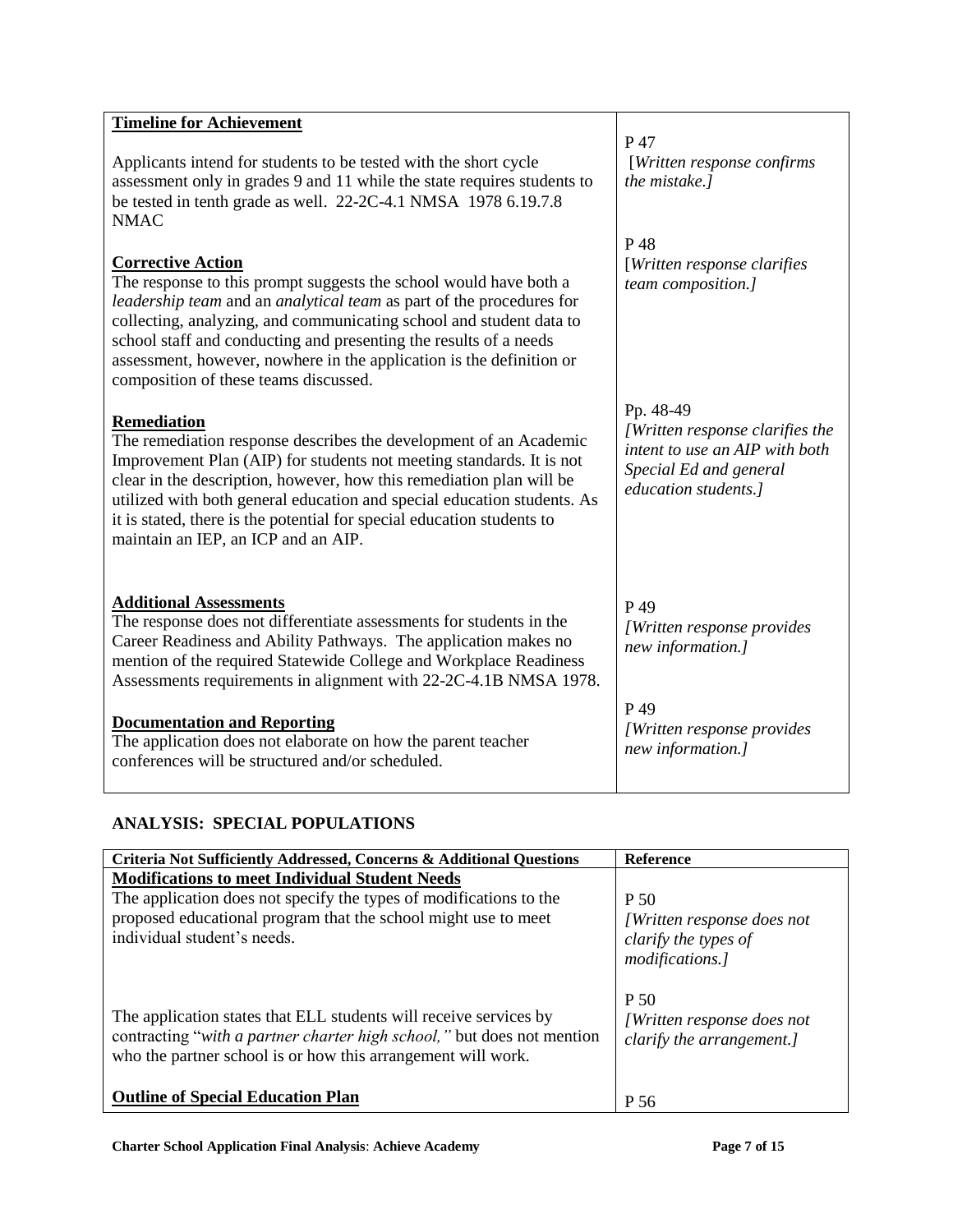| The application mentions the possibility of placing a student in an<br>Interim Alternative Educational Setting (IAES) as required by law,<br>however, it does describe how this would be structured.                                                                                                                                                                                                                                                                                            | <i>[Written response provides]</i><br>new information.]       |
|-------------------------------------------------------------------------------------------------------------------------------------------------------------------------------------------------------------------------------------------------------------------------------------------------------------------------------------------------------------------------------------------------------------------------------------------------------------------------------------------------|---------------------------------------------------------------|
| Applicants describe the school's Least Restrictive Environment as an<br>integrated classroom setting—rather than leaving that decision to the<br>IEP team as required by law. Applicants do not make provisions for<br>implementing an IEP of a student entering the school whose setting is<br>defined as segregated or separate. This omission demonstrates a lack of<br>understanding of a school's obligation to serve individuals with<br>disabilities within a public school environment. | P 57<br><i>Written response provides</i><br>new information.] |
| <b>Access to Ancillary Services</b><br>While the application states that the school anticipates the need to<br>provide ancillary services, it does not elaborate on how they will be<br>provided.                                                                                                                                                                                                                                                                                               | P 61<br>[Written response provides]<br>new information.]      |

## **III. FINANCIAL PLAN**

The Financial Plan should provide a description of how the school leadership intends to manage the school's finances, including assurances that public funds will be used appropriately and in compliance with all applicable federal and state requirements and laws. It should present a clear picture of the school's financial viability including the soundness of revenue projections; expenditure requirements; and how well the school's budget aligns with and supports implementation of the mission and educational plan.

## **ANALYSIS: BUDGET**

| Criteria Not Sufficiently Addressed, Concerns & Additional Questions                                                                                                                                                                                                                             | <b>Reference</b>                                                                           |
|--------------------------------------------------------------------------------------------------------------------------------------------------------------------------------------------------------------------------------------------------------------------------------------------------|--------------------------------------------------------------------------------------------|
| <b>Revenue Projection Form 910B5</b>                                                                                                                                                                                                                                                             |                                                                                            |
| 5-Year Budget Plan<br>NOTE: though the operating budget spreadsheet shows a red "NO"<br>under the question "Is the Budget Balanced" for years 4 and 5, they<br>actually are balanced. The revenue and expenditures for those years are<br>the same, and this appears to be a glitch in the form. | Pp. 118-119                                                                                |
| <b>Revenue and Expenditure Assumptions</b><br>Applicants enter projections for special education students in the<br>completed 910B5 (for year 1) but do not provide an explanation for<br>how the number of C and D level students was determined.                                               | Appendix C, 910B5<br>[Written response provides]<br>new information.]                      |
| Applicants fail to describe the assumptions (the numbers of $C \& D$ level<br>special education students) that went into SEG revenue calculations for<br>years two through five.                                                                                                                 | Appendix C: Pages 115-116<br>[Written response does not<br>clarify the numbers of $C \& D$ |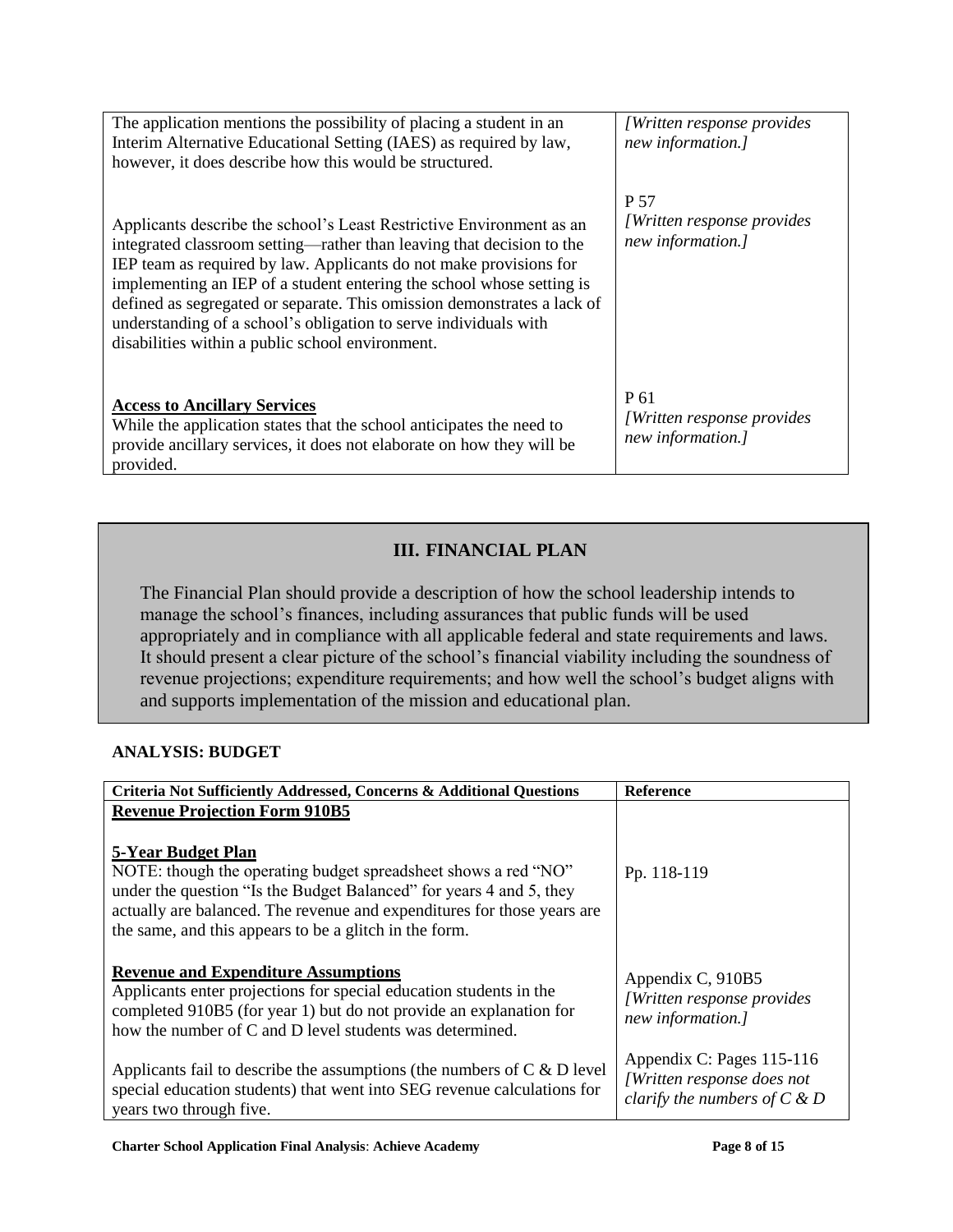|                                                                                                                                                                                                                                                                                                                                                                                                                                                                                                                                  | level students for years two<br>through five.]                                                                                                                                                        |
|----------------------------------------------------------------------------------------------------------------------------------------------------------------------------------------------------------------------------------------------------------------------------------------------------------------------------------------------------------------------------------------------------------------------------------------------------------------------------------------------------------------------------------|-------------------------------------------------------------------------------------------------------------------------------------------------------------------------------------------------------|
| The narrative for revenue expenditure assumptions does not sufficiently<br>explain how the figures were determined.                                                                                                                                                                                                                                                                                                                                                                                                              | P <sub>62</sub><br>[Written response provides<br>new information that was not<br>contained in the application.]                                                                                       |
| The start-up costs outlined on page 63 are inadequate and incomplete as<br>they provide minimal detail and do not identify major categories of<br>spending for opening a new school, such as equipment purchases,<br>instructional supplies and materials. The information on Salaries and<br>Benefits lacks detail with regard to the breakdown of personnel, merely<br>indicating that "A large part of this [\$337,000] is due to Administrative<br>Salaries"                                                                 | P <sub>63</sub><br>[Written response provides<br>new information.]                                                                                                                                    |
| It is unclear, given the number of staff identified, how the school will<br>meet all subject-area, highly-qualified status and endorsement<br>requirements.                                                                                                                                                                                                                                                                                                                                                                      | Appendix D, P 118<br>[Written response does not<br>address concern for HQT and<br>endorsements.]                                                                                                      |
| Spending priorities do not support the educational plan. Only budgeting<br>for two teachers with 27 special education and 3 regular education<br>students may not be sufficient to meet the requirements for class load<br>limits for the varying degrees of special education services.                                                                                                                                                                                                                                         | Appendix C $(P 115)$ for<br>Special education projections<br>Appendix D for Expenditures<br>(Pp. 118-119)<br>[Written response does not<br>clarify how the 2 teachers will<br>meet the requirements.] |
| The fact that the school's core curriculum is computer-based implies<br>that the school will be heavily dependent on computers to deliver this<br>curriculum. However, the narrative explains: "Although we do not<br>have a lot of money in the budget to purchase computers in Y1 we will<br>seek donations of used computers" which raises significant questions<br>about how the school intends to be able to deliver on its plan as well as<br>why the applicants chose not to identify computer hardware as a<br>priority. | See NOTE on page 63.<br>[Applicant indicates that<br>failing to provide computers in<br>the first year was a mistake<br>and written response provides<br>new information.]                            |
| <b>Revenue Sources Other Than SEG Funds</b><br>The applicant is uncertain about the sources of funds it might be eligible<br>to receive. The response to this prompt seems to demonstrate a lack of<br>preparation and limited understanding of all available resources for a<br>start-up charter school.                                                                                                                                                                                                                        | Pp. 63-64<br>[Written response provides<br>new information.]                                                                                                                                          |
| <b>Expenditure Assumptions for Other Than SEG Funds</b><br>Applicant did not respond to this prompt.                                                                                                                                                                                                                                                                                                                                                                                                                             | P 64<br>[Written response provides<br>new information.]                                                                                                                                               |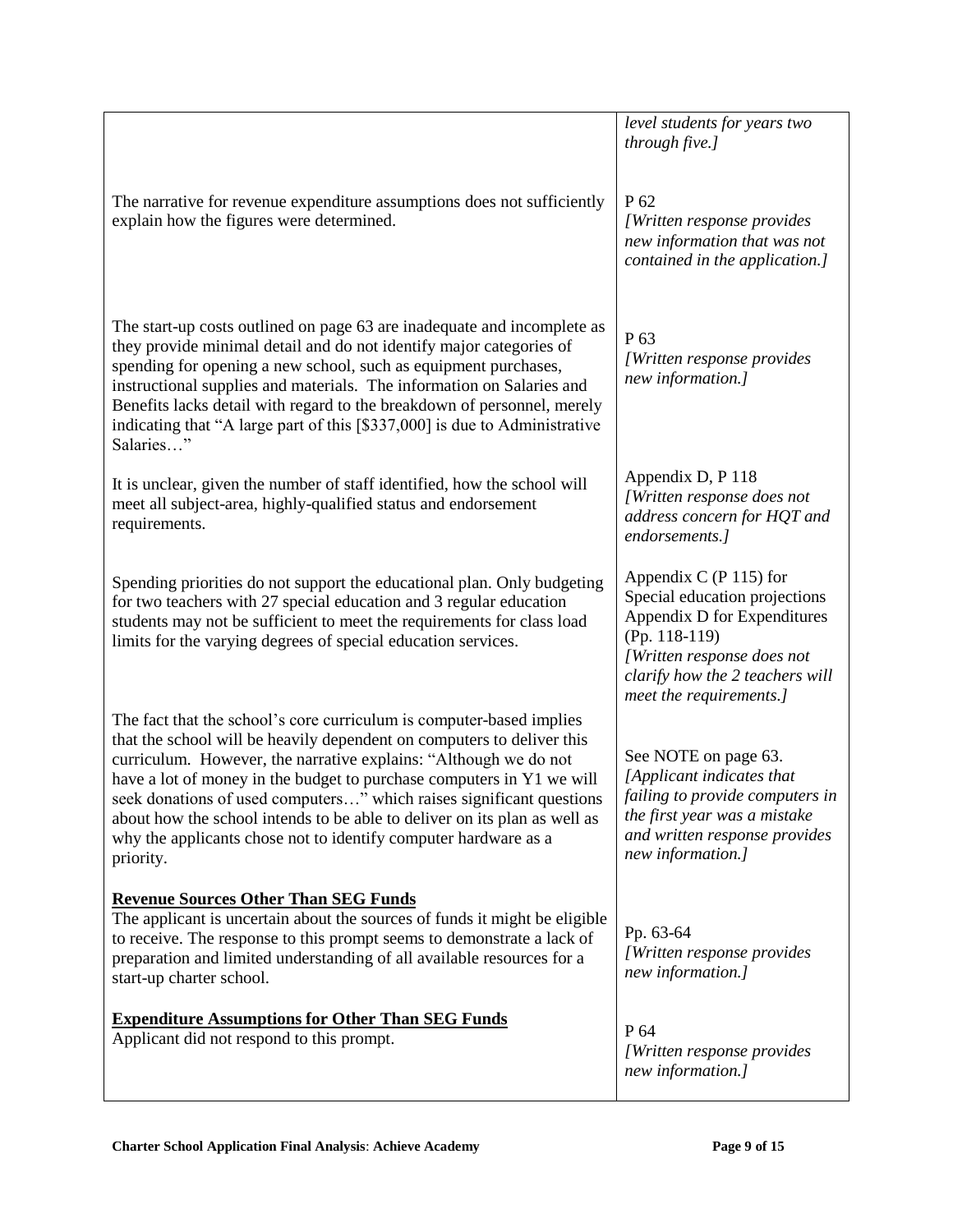#### **ANALYSIS: FISCAL MANAGEMENT**

| Criteria Not Sufficiently Addressed, Concerns & Additional Questions                                                                                                                                                                              | <b>Reference</b>                                                                        |
|---------------------------------------------------------------------------------------------------------------------------------------------------------------------------------------------------------------------------------------------------|-----------------------------------------------------------------------------------------|
| <b>Fiscal Management Plan</b><br>The plan for fiscal management is significantly lacking and does not<br>provide a clear picture of how the school will manage its fiscal<br>responsibilities.                                                    | P 65<br><i>[Written response provides]</i><br>new information.]                         |
| <b>Internal Control Procedures</b><br>The description for internal control procedures is inadequate and<br>incomplete, lacking significant detail as to how these controls will be<br>implemented at the school.                                  | Pp. 65-66<br><i>[Written response provides]</i><br>new information.]                    |
| <b>Annual Audit of Financial Operations</b><br>Applicants provide an assurance of compliance with annual audit<br>requirements, but do not provide enough information to demonstrate<br>understanding of the process for state-chartered schools. | P 66<br><i>[Written response does not</i><br>clarify the applicant's<br>understanding.] |

## **IV. GOVERNANCE /MANAGEMENT PLAN**

The Governance/Management Plan should provide an understanding of how the school will be governed and managed. It should present a clear picture of the school's governance and management practices, what roles and responsibilities various groups and individuals will have, and how those groups will relate to one another. The Plan should outline how decisions are made at the school site, and provide a convincing picture of the school leadership's capacity to successfully operate the school. In addition, the governing body of a charter school is, first and foremost, publicly accountable for student academic performance and the expenditure of public funds.

## **ANALYSIS: GOVERNANCE /MANAGEMENT STRUCTURE**

| Criteria Not Sufficiently Addressed, Concerns & Additional Questions                                                                                                                                                                                                                                         | <b>Reference</b>                                         |
|--------------------------------------------------------------------------------------------------------------------------------------------------------------------------------------------------------------------------------------------------------------------------------------------------------------|----------------------------------------------------------|
| Governance and site-based management structure                                                                                                                                                                                                                                                               | P 67                                                     |
| The application contains an insufficient description of the relationship                                                                                                                                                                                                                                     | <i>[Written response provides]</i>                       |
| between the governing body and the school's administration.                                                                                                                                                                                                                                                  | new information.]                                        |
| The limited description of the governance structure is centered on the<br>governing board of Adelante, its partner organization. The explanation<br>of the over-all school governance and site-based management structure<br>is inadequate and incomplete.<br>Organizational chart and narrative description | P 67<br>[Written response provides]<br>new information.] |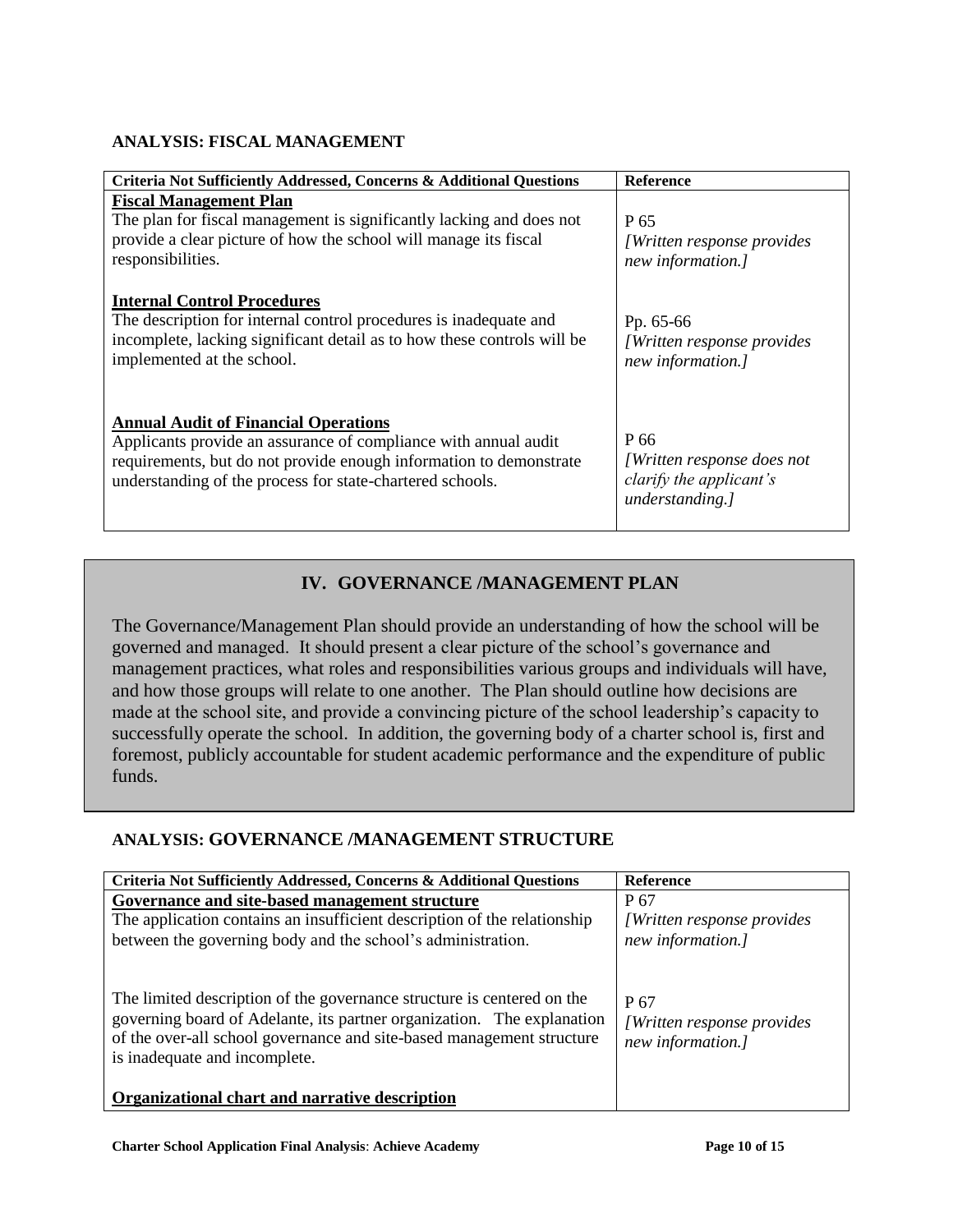| The partner organization has an equal relationship with the school's<br>Governing Council and with the Administrator and states that these<br>entities "will communicate and receive varied levels of support from<br>Adelante Development Center, Inc." The nature of this support is not<br>described, nor is the impact that this relationship will have on the over-<br>all management of the school explained. | P 67<br>[Written response provides]<br>new information.] |
|---------------------------------------------------------------------------------------------------------------------------------------------------------------------------------------------------------------------------------------------------------------------------------------------------------------------------------------------------------------------------------------------------------------------|----------------------------------------------------------|
| The organizational chart does not include the committees and the school<br>advisory council (which are mentioned in the following section) nor<br>does it illustrate where contract service providers fit into the<br>organizational structure.                                                                                                                                                                     | P 67<br>[Written response provides]<br>new information.] |

#### **ANALYSIS: DESCRIPTION OF THE GOVERNING BODY**

| Criteria Not Sufficiently Addressed, Concerns & Additional Questions                                                                                                                                                                                                                                                                                                                                  | Reference                                                                           |
|-------------------------------------------------------------------------------------------------------------------------------------------------------------------------------------------------------------------------------------------------------------------------------------------------------------------------------------------------------------------------------------------------------|-------------------------------------------------------------------------------------|
| <b>Governing Body policies and procedures</b>                                                                                                                                                                                                                                                                                                                                                         |                                                                                     |
| The number of members that can sit on the AA Governing Council is<br>not specified. The powers and duties of GC officer positions are not<br>described. The application makes no mention of professional<br>development of the board and does not describe the criteria and process<br>for selecting a head administrator.                                                                            | Pp. 68-69<br>[Applicant does not provide a<br>written response to this<br>concern.] |
| Applicants suggest that the school may borrow and incur<br>indebtedness—which is contrary to state law.                                                                                                                                                                                                                                                                                               | P <sub>69</sub><br>[Written response provides]<br>new information.]                 |
| List of governing body members and qualifications<br>Members of the governing body include staff and members of the board<br>of Adelante Development Center, Inc. Plans are also for the school to<br>contract with Adelante (see page 78). This appears to create a real (or at<br>a minimum perceived) conflict of interest, and raises a concern for a<br>potential violation of procurement code. | Pp. 74-76<br>[Written response provides<br>new information.]                        |
| <b>Staff, families, and community involvement in governance</b>                                                                                                                                                                                                                                                                                                                                       |                                                                                     |

#### **ANALYSIS: PARTNERSHIPS**

| Criteria Not Sufficiently Addressed, Concerns & Additional Questions                                                                                                                                                                                                                                          | <b>Reference</b>                                         |
|---------------------------------------------------------------------------------------------------------------------------------------------------------------------------------------------------------------------------------------------------------------------------------------------------------------|----------------------------------------------------------|
| Partner organization and contact information<br>Nature and purpose of partnership<br>There appears to be a real (or at a minimum perceived) conflict of<br>interest that would exist if AA contracts with Adelante for services<br>while board and staff of Adelante also serve on AA's Governing<br>Council. | P 78<br>[Written response provides]<br>new information.] |
|                                                                                                                                                                                                                                                                                                               |                                                          |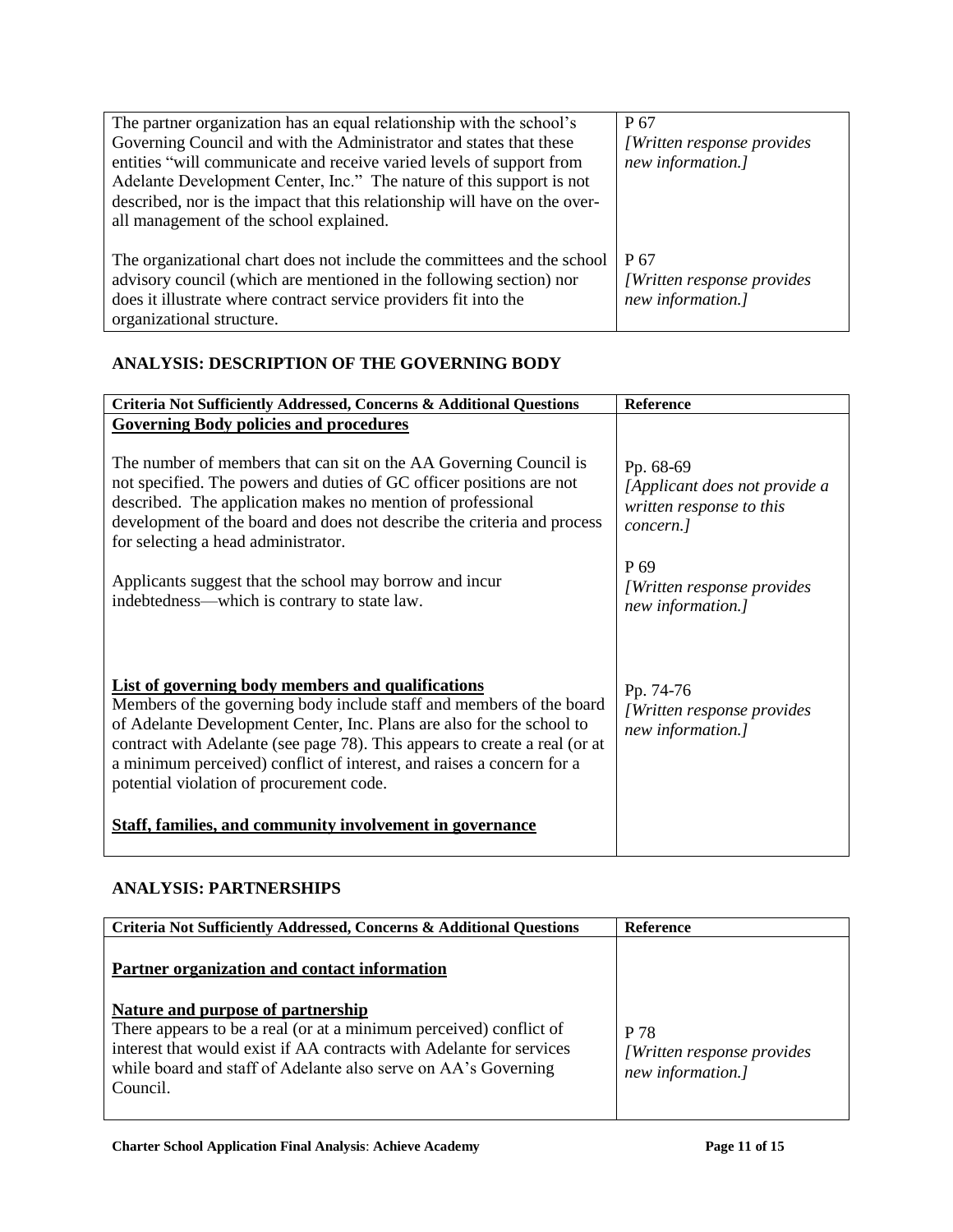| Partner organization involvement with school governance<br>The applicant fails to address this prompt however it appears that at<br>least two of the five members of the AA board include a current<br>Adelante staff and board member. | Pp. 74-76 |
|-----------------------------------------------------------------------------------------------------------------------------------------------------------------------------------------------------------------------------------------|-----------|
| Evidence of formal partnership agreement                                                                                                                                                                                                |           |

#### **ANALYSIS: SCHOOL ORGANIZATIONAL STRUCTURE**

| Criteria Not Sufficiently Addressed, Concerns & Additional Questions                                                                                                                                                                                                                                                                                                                                                                                                                                                                                                                                                                                                                   | Reference                                                                                                                  |
|----------------------------------------------------------------------------------------------------------------------------------------------------------------------------------------------------------------------------------------------------------------------------------------------------------------------------------------------------------------------------------------------------------------------------------------------------------------------------------------------------------------------------------------------------------------------------------------------------------------------------------------------------------------------------------------|----------------------------------------------------------------------------------------------------------------------------|
| <b>Job descriptions for all organizational chart positions</b><br>The organizational chart reflect that the administrator and governing<br>board have direct relationships with the partner organization, however<br>this relationship is not articulated in any amount of detail as to make it<br>understandable; the administrative authority of the principal needs more<br>definition.                                                                                                                                                                                                                                                                                             | P 67<br>[Written response provides<br>new information.]                                                                    |
| The business manager's job description is inadequate. It goes<br>significantly beyond serving in the capacity of a manager of accounting<br>and/or bookkeeping as mentioned in 6.63.12.8 NMAC, responsible for<br>the preparation and presentation of all financial documentation and<br>budget maintenance and makes little mention of the competency<br>requirements enumerated in 6.63.12.9 NMAC, with the only budget<br>related functions being procurement and account reconciliation.<br>Additional duties described in the application include administering<br>first aid and prescription medications, coordinating substitutes, and<br>responding to inquiries from parents. | Pp. 81-82<br>[Written response provides<br>new information.]                                                               |
| The teacher job description is not aligned to the educational plan. It<br>states that teachers must "ensure their classroom is reflective of the<br>school-wide theme and incorporate the theme as appropriate" however<br>nowhere in the educational plan does the application make mention of<br>school-wide themes. Additionally, the description makes no mention of<br>responsibilities related to the facilitation of an online curriculum.                                                                                                                                                                                                                                      | P 82<br>[Written response clarifies]<br>applicant use of the phrase<br>"school wide theme".]                               |
| The responsibilities for tracking high school credits, creating and<br>updating transcripts, and reporting to STARS-all of which are<br>significant operational functions—are not contained in any of the job<br>descriptions. There is also no mention of technology-related<br>responsibilities in a school heavily dependent on a technology-based<br>curriculum.                                                                                                                                                                                                                                                                                                                   | [Written response provides<br>new information.]                                                                            |
| <b>Years 1-5 staffing plan with pupil-teacher ratio supporting</b><br>educational plan<br>The projected pupil teacher ratio is made with the maximum caseload<br>for each teacher, leaving little room for adequate student/staff caseloads<br>to appropriately address student needs identified in the IEPs as required<br>by NMAC 6.29.1.9 H.                                                                                                                                                                                                                                                                                                                                        | P 84<br>[Written response does not<br>clarify the how the staffing<br>plan will adequately meet the<br>needs of students.] |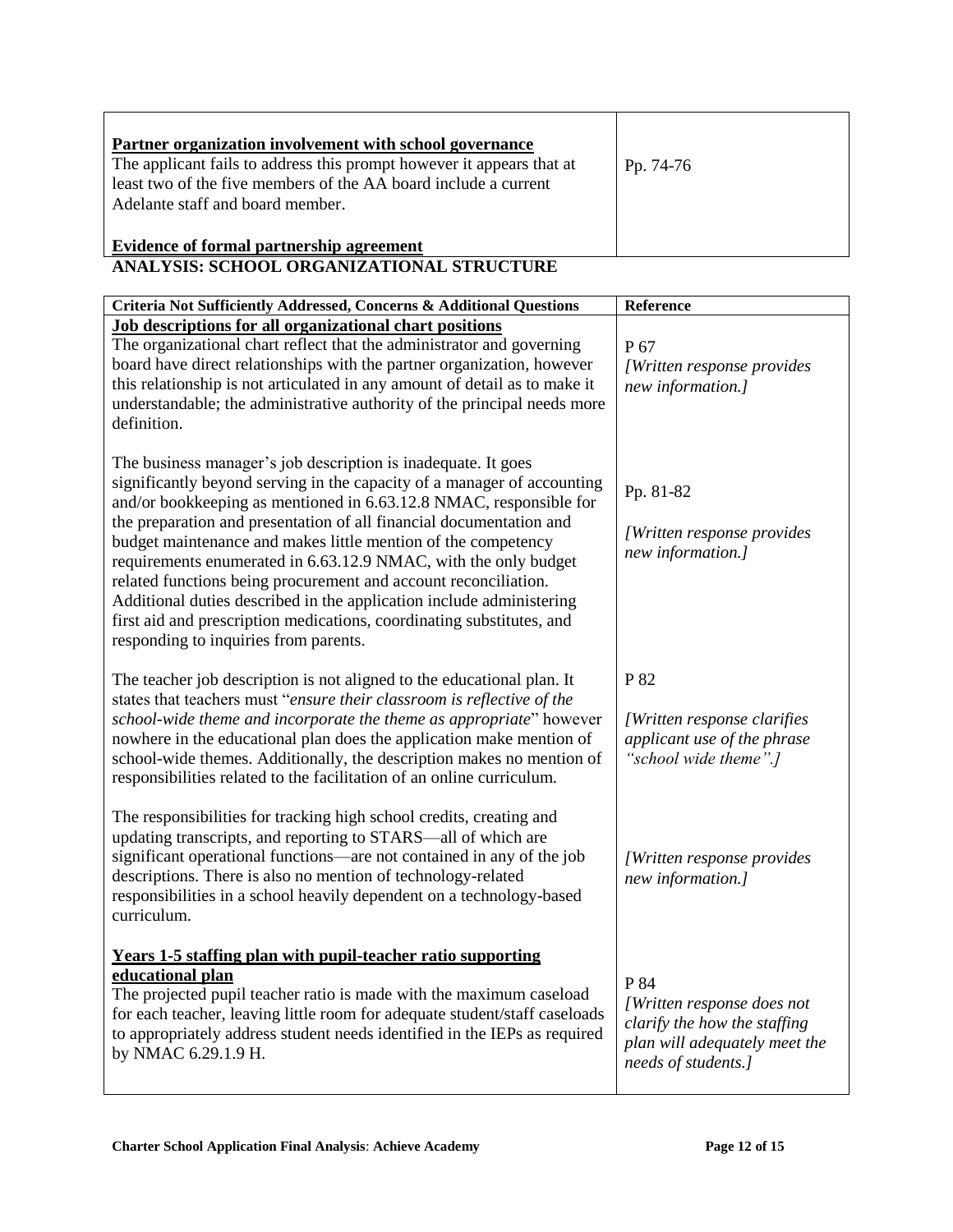## **ANALYSIS: EMPLOYEE RELATIONS**

| Criteria Not Sufficiently Addressed, Concerns & Additional Questions                                                                                                                                                                                                                                                                                                                                                              | Reference                                                                                   |
|-----------------------------------------------------------------------------------------------------------------------------------------------------------------------------------------------------------------------------------------------------------------------------------------------------------------------------------------------------------------------------------------------------------------------------------|---------------------------------------------------------------------------------------------|
| <b>School's personnel policies and procedures</b><br>The draft <i>Employee Guidelines</i> (found in Appendix A) make reference<br>to the "Executive Director" (page 100) and "Board of Governors" (page<br>105). These positions have not previously been referenced and are not<br>included in the organizational chart.                                                                                                         | Pp. 100 & 105<br>[Written response<br>acknowledges the mistake.]                            |
| Proposed salary schedules for all employees<br>The application does not provide schedules—rather it provides the<br>initial salaries for staff. How licensure levels, levels of education, and<br>years of experience will be factored in is not evident.                                                                                                                                                                         | P 85<br>[Written response provides]<br>new information.]                                    |
| <b>Evaluation process for staff</b><br>Description does not make it evident that applicants understand the<br>requirements of the NM School Personnel Act and the licensure<br>competencies. It makes no mention of the competencies or criteria that<br>will be considered in the evaluation of staff, the processes necessary for<br>licensure advancement, and misidentifies the PDP as a "personal<br>development portfolio." | Pp. 85-87 and Appendix A<br>pp. 101-102<br>[Written response provides]<br>new information.] |
| <b>Staff discipline process</b><br>Though it makes an assurance to conform with state requirements, the<br>application does not describe the school's staff discipline process.                                                                                                                                                                                                                                                   | P 87<br>[Written response does not<br>clarify the school's staff<br>discipline process.]    |

## **ANALYSIS: STUDENT ENROLLMENT PROCEDURES AND DISCIPLINE POLICY**

| Criteria Not Sufficiently Addressed, Concerns & Additional Questions                                                                                                                                                                                                           | <b>Reference</b>                                              |
|--------------------------------------------------------------------------------------------------------------------------------------------------------------------------------------------------------------------------------------------------------------------------------|---------------------------------------------------------------|
| School enrollment policies and procedures                                                                                                                                                                                                                                      |                                                               |
| The " <i>applications for enrollment</i> " referenced in this section to be                                                                                                                                                                                                    | <b>P</b> 88                                                   |
| eligible for the lottery and enrollment is not defined, however it states                                                                                                                                                                                                      | <i>[Written response provides]</i>                            |
| that "lottery applicants will be eligible for consideration for only one                                                                                                                                                                                                       | new information.]                                             |
| grade based on a transcript evaluation." This practice is out of                                                                                                                                                                                                               |                                                               |
| compliance with state and federal guidance which recommends that                                                                                                                                                                                                               |                                                               |
| applicants not be required to submit transcripts in order to be enrolled in                                                                                                                                                                                                    |                                                               |
| the lottery.                                                                                                                                                                                                                                                                   |                                                               |
| <b>Description of lottery process</b><br>The description provided lacks an explanation of the timeline for<br>admission. The only reference to a timeline comes on page 87 which<br>mentions open enrollment will begin in "late Fall or in the first year –<br>early Spring." | Pp. 87-89<br>[Written response provides]<br>new information.] |
| Description of proposed student discipline policy<br>A statement is made that AA's student discipline policies will comply<br>with applicable laws, however these policies and procedures are not                                                                              | P 89<br>[Written response does not                            |
| described.                                                                                                                                                                                                                                                                     | clarify the student discipline                                |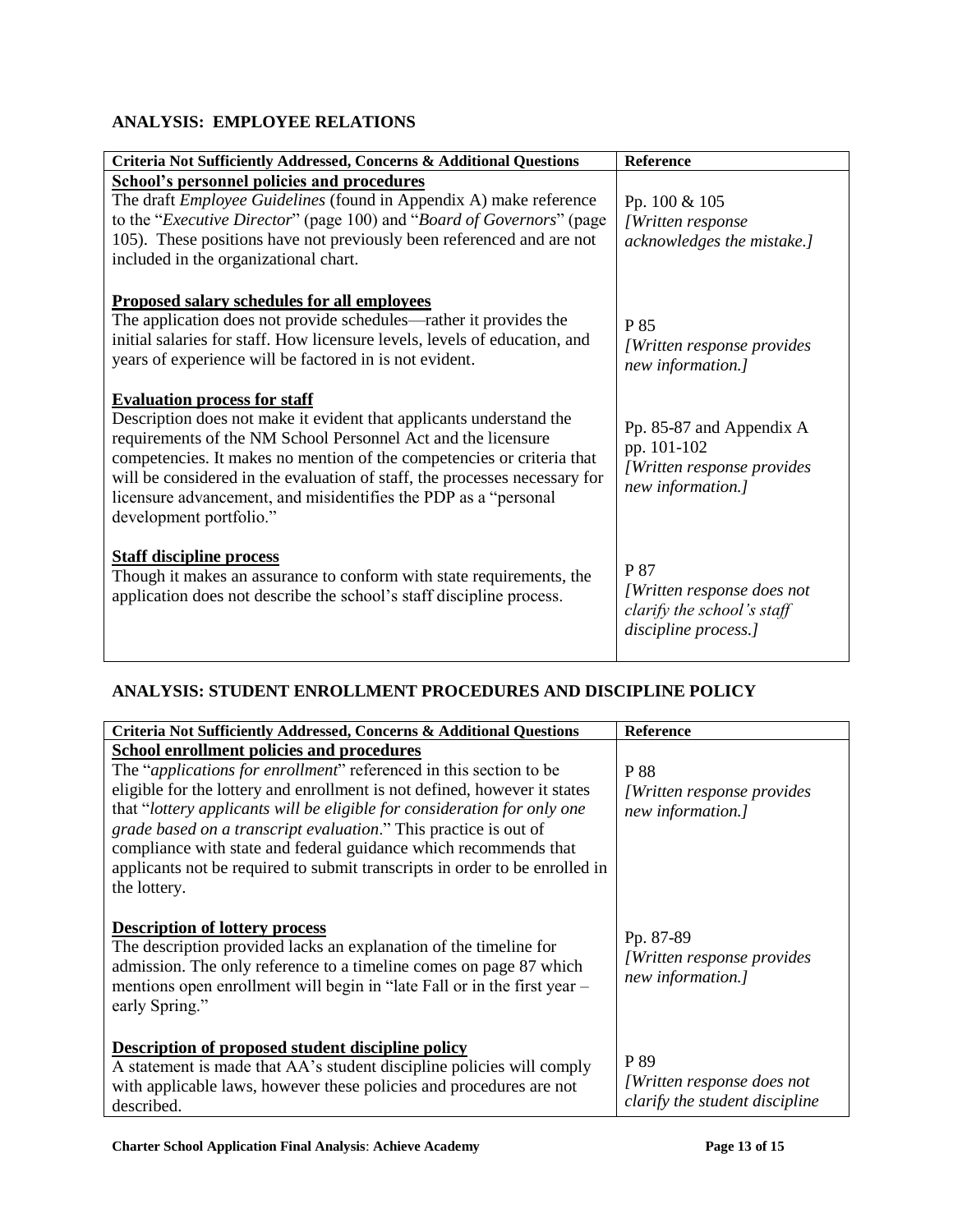|                                                                                                                                                                                                                                                                                                                                                                               | policies and procedures.]                                        |
|-------------------------------------------------------------------------------------------------------------------------------------------------------------------------------------------------------------------------------------------------------------------------------------------------------------------------------------------------------------------------------|------------------------------------------------------------------|
| Proposed student discipline procedures (appendix)                                                                                                                                                                                                                                                                                                                             |                                                                  |
| The application does not provide procedures that must be followed with<br>student that have IEPs.                                                                                                                                                                                                                                                                             | <i>Written response provides</i><br>new information.]            |
| The student handbook in Appendix B has a communication policy that<br>states, "all students, staff and visitors are asked to make an attempt to<br>use sign language when communicating." This policy seems out of<br>place as there is no previous mention of the use of sign language in the<br>application.                                                                | P 109                                                            |
| The proposed discipline procedures state that the school will<br>consistently address students' misbehavior and inform parents.<br>However, the main form of communication with parents and means of<br>addressing behavior problems is the use of "Behavior Slips." The<br>application provides no other method of consistently informing parents<br>of student misbehavior. | P 109<br><i>[Written response provides]</i><br>new information.] |

# **ANALYSIS: FACILITIES – IF "NO"**

| Criteria Not Sufficiently Addressed, Concerns & Additional Questions                                                                                                                                                                                                                                                                  | <b>Reference</b>                                                                                                         |
|---------------------------------------------------------------------------------------------------------------------------------------------------------------------------------------------------------------------------------------------------------------------------------------------------------------------------------------|--------------------------------------------------------------------------------------------------------------------------|
| Explanation of needs of a facility that will support educational plan                                                                                                                                                                                                                                                                 |                                                                                                                          |
| Applicant does not explain how the needed space for the entire school<br>was estimated to be 10,000 square feet.                                                                                                                                                                                                                      | P 92<br><i>[Written response provides]</i><br>new information.]                                                          |
| Reasonable plan to identify and secure an adequate facility<br>The applicant has not stated that all facility acquisition will be in<br>accordance with competitive procurement procedures. Therefore, a plan<br>to utilize the expertise of Adelante in facility acquisition raises concern<br>for a potential conflict of interest. | Pp. 91-92<br>[Written response does not<br>clarify the role of Adelante,<br>Inc. in the acquisition of $a$<br>facility.] |
| <b>Proposed capital outlay needs</b><br>It is unclear how applicants determined that the anticipated initial<br>capital outlay needs for the school facility will be \$1.2 million.                                                                                                                                                   | P 92<br><i>[Written response provides]</i><br>new information.]                                                          |

## **ANALYSIS: OTHER STUDENT SERVICES**

| Criteria Not Sufficiently Addressed, Concerns & Additional Questions                                                                | Reference |
|-------------------------------------------------------------------------------------------------------------------------------------|-----------|
| <b>Transportation</b><br>Applicant does not address how transportation to and from work sites<br>for students will be accomplished. | P 92      |
| <b>Food Services</b>                                                                                                                |           |
| <b>Student access to other services</b><br>The description does not provide a list for which types of ancillary                     |           |